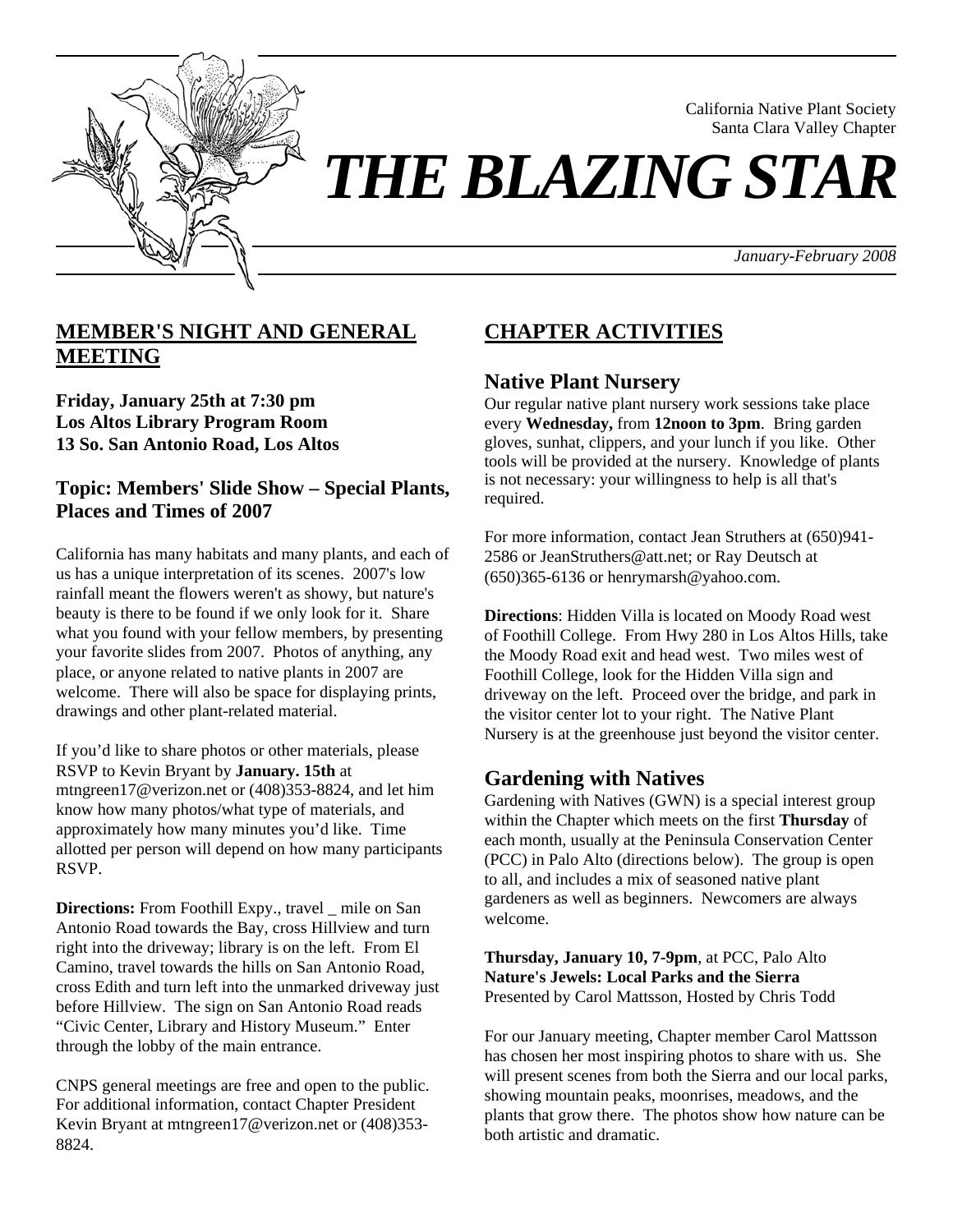Let these photos inspire you to visit these parks yourself, or inspire you to create a landscape in your own back yard. Seeing plants in their native habitat helps us design more successful gardens with native plants.

Carol enjoys hiking and bicycling in California wildlands with her camera, and gardening with native California plants in her own Cupertino garden, which was shown on the first Going Native Garden Tour in 2002. You can see more of her photos online, at **www.surfpix.net/gallery**.

#### **Directions to the Peninsula Conservation Center (PCC):**

3921 E. Bayshore Road, Palo Alto. From Highway 101, take the "San Antonio North" exit, get immediately into the left-hand turn lane, and turn LEFT onto East Bayshore. This will curve around to the left, then right. Turn right on Corporation Way. Then turn into the first driveway on your left, which leads to the PCC parking lot.

#### **Thursday, February 7, 7-9pm**, Milpitas Library Community Room, 40 N. Milpitas Blvd. in Milpitas. **Birds in the Garden**

A talk by Toby Goldberg, Programs Coordinator of the Santa Clara Valley Audubon Society. Host: Arvind Kumar

For our February meeting: Is your garden visited by birds you can't identify? Do you want to attract more birds but don't know where to begin? Find out what birds want and how to provide it. Learn about gardening for habitat, environmentally friendly gardening with native plants, and the kinds of birds you can attract. Handouts (bird lists and plant lists) will be available.

**Directions:** From Hwy 237 heading west from its intersection with I-680, go about 1-1/2 miles to the signal light at Milpitas Blvd. Turn left and the library entrance will be one of the first driveways on your right, just past City Hall. The Community Room is on your right, off the lobby just after you enter the library's main entrance.

For more information on the Gardening with Natives group, visit its website at **www.GardeningWithNatives.com**. GWN maintains a Yahoo group with over 480 members, a true resource for native plant gardeners in this area. To join the Yahoo group, visit **groups.yahoo.com/group/ GardeningWithNatives**. To contact the GWN Steering Committee, email GardeningWithNatives@yahoo.com or call Arvind Kumar at (408)715-7020.

### **Native Hill**

The planting of perennials has kept us very busy at our Native Hill garden at Foothill College the past few weeks.

So far we have planted 88 plants, replacing old and dying plants, replanting new areas, and changing the emphasis of some plantings. Most of the plants have come from the CNPS local nursery; many others have been provided by Sue Welsh and Betty Cherry; and the remainder have been propagated from cuttings from the garden.

This year it looks like we will be very successful with numerous annuals and perennials that were seeded last spring but did not germinate. This year despite the lack of rains they are finally sprouting. They include *Achillea millefolium*, *Linum* spp*.*, *Lupinus* spp., *Gilia capitata*, *Gilia tricolor, Nemophilia menziesii* and *Clarkia* spp.

As always, if you would like to volunteer at the garden or be added to the email list to be notified of upcoming workdays, contact Phil Higgins at phidor@juno.com or (650)941-4752.

## **Habitat Restoration at Edgewood Park**

Join us as we remove invasive non-native plants and protect Edgewood's sensitive habitats. **Friday weeding sessions, starting at 9am**, occur year-round. Wednesday evening and Saturday morning sessions will resume next spring.

For weeding session details, including the latest schedules and meeting places, see our Weed Warriors website at **edgewood.thinkersrus.net.** Or contact Paul Heiple, at (650)854-7125 or pheiple@gmail.com, or email John Allen at jcakwa@earthlink.net.

# **Friends of Foothills Park Volunteers**

Jean Olmsted invites Chapter members to come help remove invasive plants in Foothills Park during the Friends of Foothills Park's Sunday morning weeding sessions. The group's major removal goals are yellow star-thistle, French broom, and Italian thistle.

The weeders are now starting to tackle poison hemlock, since it is spreading in the park. They are going to experiment with different removal methods in different areas, including hand pulling and trowels for areas with small non-invasive plants to be protected (such as miner's lettuce), and using mattocks, shovels and such for larger hemlock plants in other areas.

Jean invites everyone to come help with the weeding. The group meets at **9am every Sunday** morning, usually at the Orchard Glen parking area but occasionally at the Page Mill/280 Park and Ride lot. Non-Palo Alto residents enter as the group's guests. For meeting location, please call Jean Olmsted at (650)493-3468 or send an email message to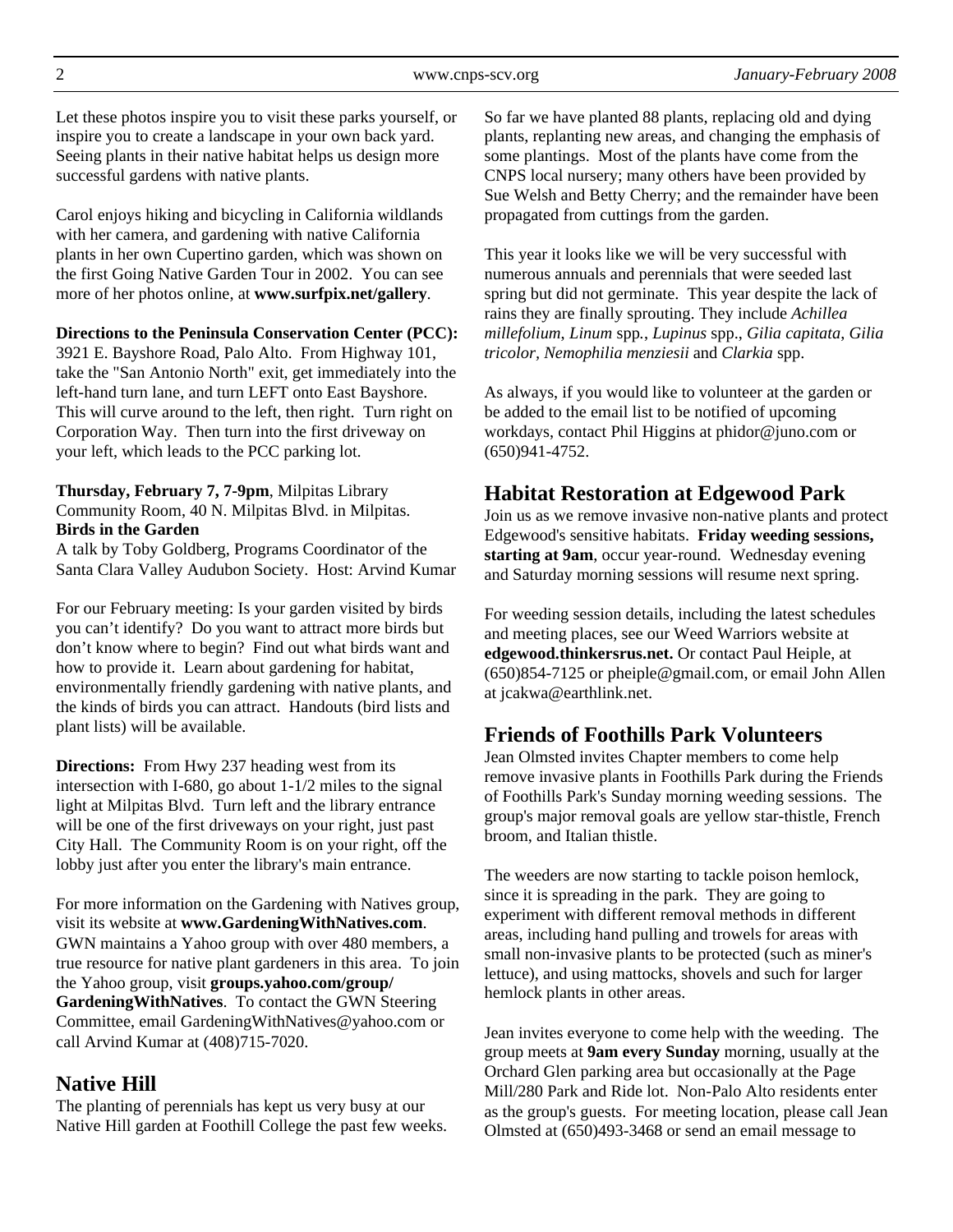jwo@svpal.org to get on the notice list. The Friends' website is at: **www.FriendsOfFoothillsPark.org.**

## **La Honda Creek OSP Broom Pull**

Join Open Space and CNPS volunteers on **Saturday, February 2**, in a joint Preserve Partner/CNPS broom removal project at lower La Honda Creek Open Space Preserve. Volunteers will walk on an old ranch road to locate and pull invasive broom. Western leatherwood (*Dirca occidentalis*) should be blooming then too. This is a repeat (annual) visit, so the broom will probably be spread out and small, but it is usually a lovely walk.

For more information and to sign up, visit the MROSD Outdoor Service Projects Calendar, at **openspace.org/ volunteer/outdoor\_service\_projects.asp**.

## **Photo Group**

Our Chapter Photo Group is a special interest group which meets on the third Monday of most months at the Peninsula Conservation Center (PCC) in Palo Alto. The Group is open to all, and includes both beginning and experienced photographers.

Our next meeting dates are **Mondays, January 21** and **February 18.** In addition to the featured program of each meeting, attendees are encouraged to bring recent favorite photos. Up to 20 slides, digital images, or prints per photographer are welcome. Also, interesting off-topic images can be shared. For more information, please contact Patrick Gallagher, at (408)483-9366 or drrust@greenisles.com.

### **Keying with Natives**

Join us on the last **Friday** of every month, from **6:30pm - 8:30pm,** in a fun gathering to meet with other native plant enthusiasts to sharpen your keying skills. The **January meeting date is TBD** but the **February** meeting will be on the **29th**, at the PCC building in Palo Alto. For details, contact David "Tex" Houston at tex009@sbcglobal.net or Sally Casey at (408)377-0989.

## **Toni Corelli's Photos Online**

Our November potluck featured two stunning programs by Toni & Richard Corelli and Judy & Don Mason. Toni and Richard's photographs are available online at **www.flickr.com/photos/tcorelli**

Using the categories on the right hand side of the site it's easy to go directly to the field trip-related photos. The set from the potluck program is labeled "State of Jefferson CNPS presentation."

# **IN MEMORIAM**

June Bilisoly of Portola Valley, a long time member of CNPS and an early activist working to save our local flora, died in November. She had remained active in Portola Valley fighting broom until her most recent illness. She will be missed.



©2008 Judy Mason

# **CHAPTER FIELD TRIPS**

Chapter field trips are free and open to the public. They are oriented to conservation, protection and enjoyment of California native plants and wildlife, and we adhere to all rules and guidelines for the lands on which we are visiting.

**In our region it is very important to be prepared for hiking on rugged & steep terrain, wide temperature ranges and rapidly changing conditions at any time of year. All participants should wear sturdy footwear and carry sufficient water, sun protection, food, clothing layers, personal first aid and other supplies you may need. If you have any questions about your ability to participate in a particular field trip, please contact the trip leader in advance.**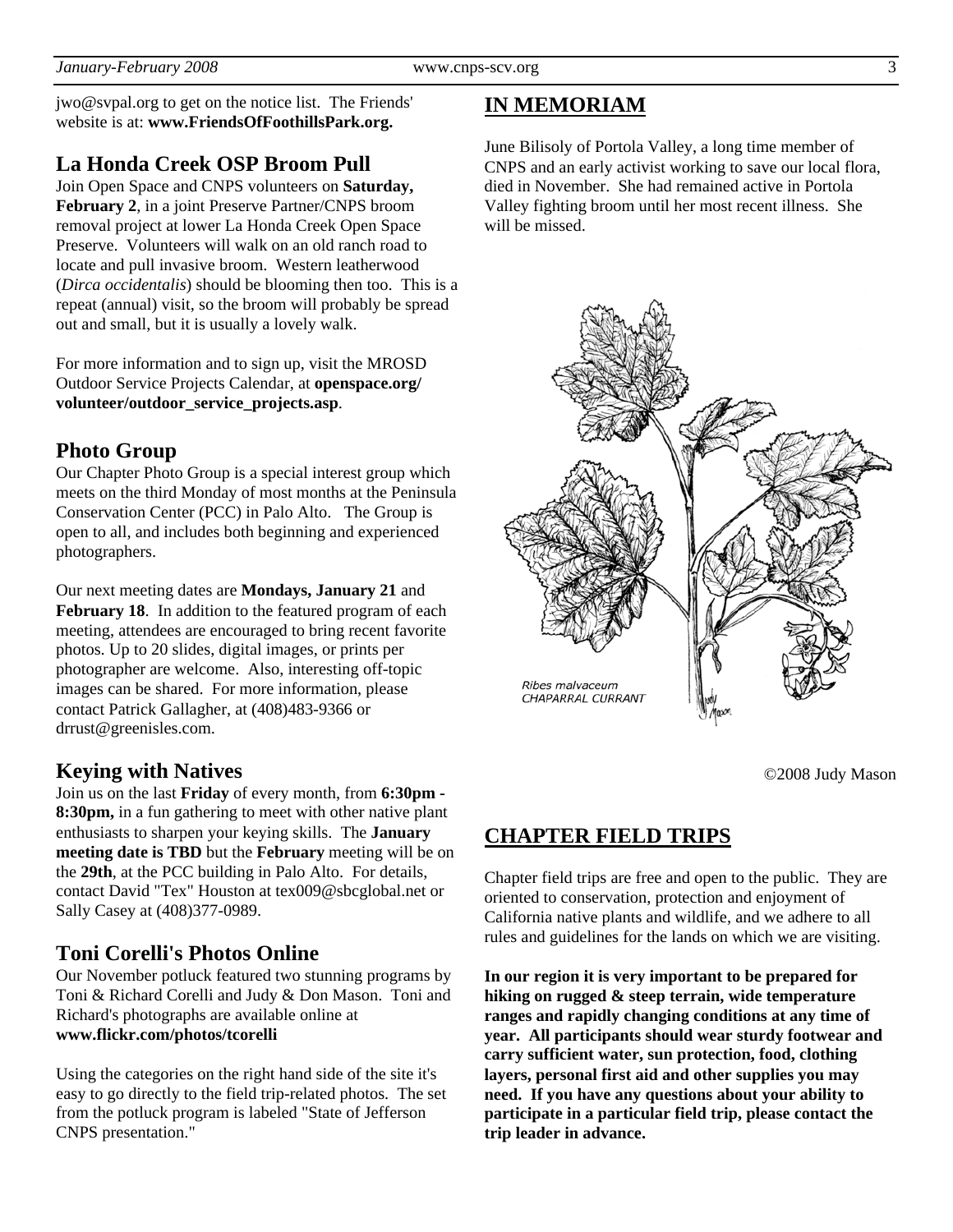#### **Jan 5 Sat 9am Mosses of El Corte de Madera**

Join bryophytist Jim Shevock as he describes the various non-vascular flora in El Corte de Madera Creek Open Space Preserve in San Mateo County. The goal will be to explore along the ridge towards the tafoni sandstone formation. The trail contains groves of *Sequoia* (redwood), *Pseudotsuga* (douglas-fir), *Lithocarpus* (tanoak), *Arbutus* (madrone), and *Umbellularia* (bay).

Jim is responsible for the moss flora compilation entitled, *A Catalogue of the Mosses for the City and County of San Francisco*, published in Madroño 48:1-16 (2001). Eight plant species have been named in his honor, including two mosses and the moss genus *Shevockia*.

This trip is co-sponsored with the Yerba Buena Chapter of CNPS. Bring hand-lens, liquids, lunch, and good walking shoes. **In the event of heavy rain**, this trip will be rescheduled for **Saturday, January 26**.

**Directions:** Take Highway 35 north from its junction with Hwy 84. Drive 3.9 miles north to the Skeggs Point Overlook parking lot. (According to its website, the park is not well marked. Maps may be found at **openspace.org**.) The trailhead is just north of the parking lot. We will meet at **9am** at the trailhead and return to our cars mid-afternoon.

For more information contact Joe Cernac at JoeCernac@sbcglobal.net or (408)292-5465; or Kevin Bryant at mtngreen17@verizon.net or (408)353-8824.

### **Jan 13 Sun 10am Stanford Campus Tree Walk**

Join co-leaders John Rawlings and Andy Butcher for a leisurely walk through the Stanford Campus, starting at the Meg Webster California Garden. Installed in November 2002, this garden's landscape rises and falls around two arm-shaped mounds surrounding a central depression.

From the California Garden, we will visit storage ponds, the Arizona Cactus Garden, and stroll into the 'Arboretum,' which is a loose collection of unmarked trees.

This will be a four-hour walk. Before or after the tour, Andy encourages visitors to visit another of Stanford's California native plant gardens, the Frenchman's Garden at Gerona and Mirada, near Hanna House.

John created and maintains the website **trees.stanford.edu**. This website contains information about the Stanford Campus' horticultural use of native plants and grasses, and landscape and vegetation history. Andy maintains the California Garden and is an ISA certified arborist.

**Directions:** From I-280 take Alpine or Sandhill or Page Mill to Junipero Serra Boulevard. Take Junipero Serra to Campus Drive West. Turn north on Campus Drive West and follow it to Roth Way, near the Hospital. Turn right (east) on Roth and drive a long block to Lomita Drive, turn right or left on Lomita (or not), and park.

Public parking is free on Sunday. The Meg Webster California Garden is south of Cantor Art Center Rodin Sculpture Garden across Roth Way, next to Keck Science.

There is a plant list for a portion of the walk at **trees.stanford.edu/Arboretum1909.htm.** And there is background info on the California Garden at **nativegarden.blogspot.com**; follow the link to a partial list of the original plantings.

### **Jan 19 Sat 10:30am UC Santa Cruz Arboretum**

Join our new field trip chair Joe Cernac for an easy-paced walk through the UC Santa Cruz Arboretum. The Arboretum has a native California plant section as well as a much larger section of global plantings. Their collection of the family *Proteaceae* is especially notable, flowering in this early cool season. The arboretum is favored by its cool coastal location so that its plants don't go dormant in deep winter. Meet at the Arboretum entrance at **10:30am**. The visit is expected to last until **1:30pm**.

**Directions:** From Hwy 17 south, take Hwy 1 north (towards Half Moon Bay). Turn right on Bay. Turn left at High, which is the UC entrance. The Arboretum is at 1156, just a little further on the right.

A no-host car pool will leave from the Los Gatos Park & Ride at **9:30am**. For more information contact Joe at JoeCernac@sbcglobal.net or (408)292-5465.

**Feb 2 Sat 10am Hidden Valley & Waterdog Lake** Join Ken Himes in viewing chaparral and coastal scrub in Hidden Valley Park in Belmont. Chaparral currant (*Ribes malvaceum*) and Western leatherwood (*Dirca occidentalis)* should be in flower.

For those wanting to do a longer hike, we will continue via connecting trails to view oak woodland in Waterdog Lake Park. Most of the trails in these parks have been constructed by mountain bike groups and can be rough or slippery. Boots and good hiking skills are required. Expect the trip to last to **3pm**.

**Directions:** Meet at **10am** in the Hidden Valley parking lot at the south end of Carlmont Drive in Belmont. The park is